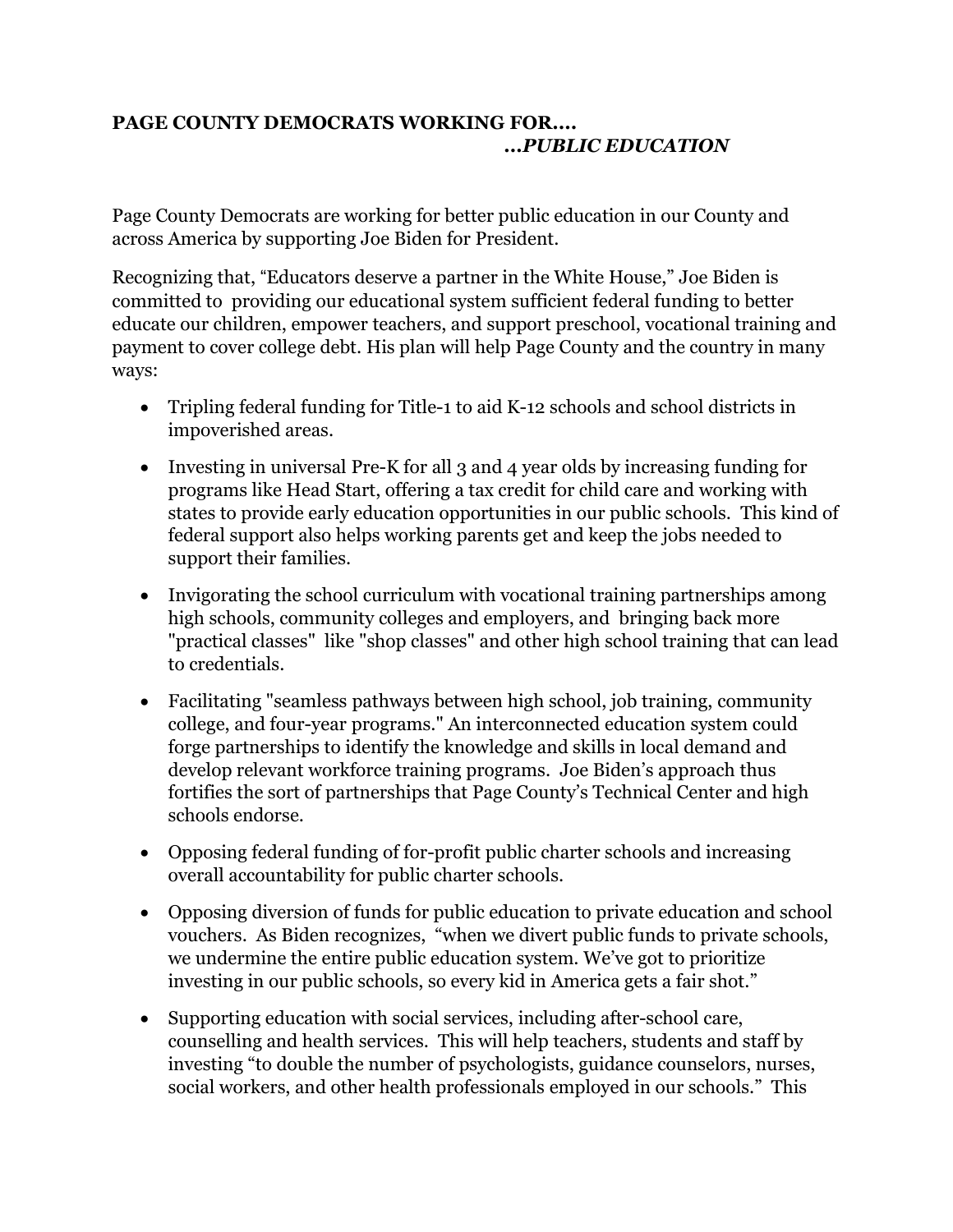will invigorate and assist families with the myriad of challenges they may face from mental health challenges, food instability, childcare needs and health care.

- Proposing a grant program for states to accelerate collaborations like dual enrollment, designed to better align high school, community college and fouryear college courses, and enable low income students to graduate high school with an Associates Degree.
- Supporting higher education plans to offer students two years at community college tuition-free, new investments in workforce training and programs to ensure older workers develop the skills needed in a changing workplace. Jill Biden, a Virginia Community College Professor, supports childcare assistance and textbook relief to help community college students. The Biden plan also doubles the maximum Pell Grant award and automatically provide increases to the maximum award based on inflation.
- Easing student debt by relaxing repayment requirements for low-income individuals and improve existing loan forgiveness programs. Those earning less than \$25,000 per year would be able to delay payments with no additional interest added to their loan. Those earning more than \$25,000 would be automatically enrolled in an income-based repayment program, with opportunity to opt out if they wish. Biden also proposes revamping the Public Service Loan Forgiveness Program.
- Closing the wage gap for teachers who salaries are well below workers with equivalent training and education.
- Expanding broadband access to promote more equitable distance learning. This is especially important in Page County and across rural America.

The Trump Administration and Secretary of Education, Betsy DeVos have cut funding to public schools, advocated privatizing public education, rolled back protections for vulnerable children and continually ignored the advice of educators about student needs. DeVos has also diverting federal grant money intended for academics and student enrichment to purchase firearms for teachers to keep in their [classrooms,](https://www.nytimes.com/2018/08/23/us/politics/devos-guns-in-schools.html) and attempted to strip teachers of their right to collective bargaining.

Our educators and students deserve a president who is committed to a public education system that works for all, regardless of race, religion, socioeconomic status, disability or zip-code. Joe Biden will work to restore faith in our public education system and bring about the changes needed to "meet this moment by making vital investments that will enable our children and future generations to thrive and achieve their full human potential."